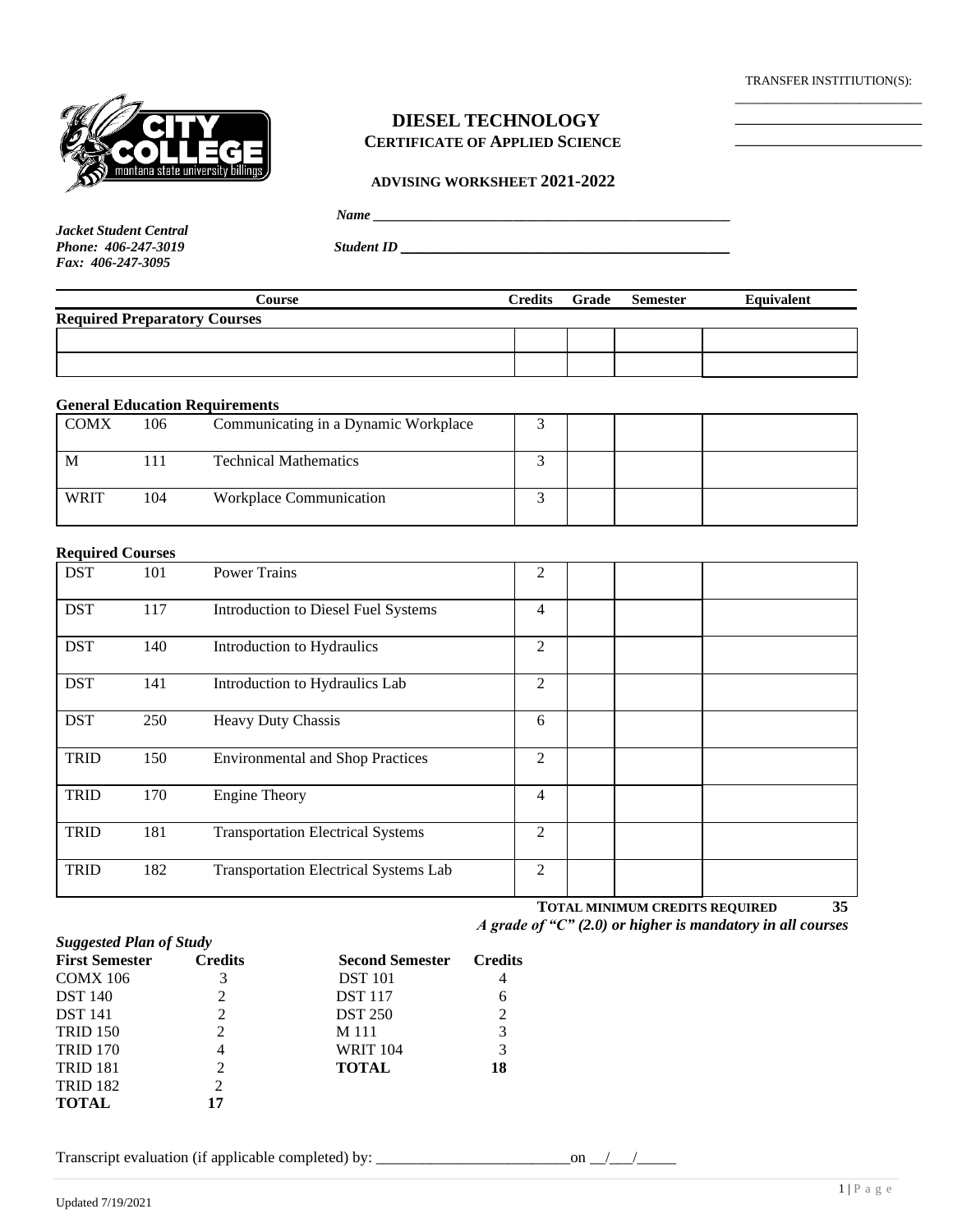## **Developing a Plan of Study**

To facilitate course planning and scheduling, students should be aware that not all courses are offered every semester. Some courses require pre-requisites and preparatory courses to be successfully completed or corequisites be taken simultaneously.

## **Program Specific Information**

Students should know the following information:

- 1.) This is a fall start program. This program is generally an all-day program.
- 2.) Students must complete the DST courses in one semester to continue to the DST courses in the next semester.
- 3.) It is recommended that students take all of their courses in a block. This program is not conducive to part time attendance.
- 4.) Students can earn the certificate and continue on to the AAS degree option.
- 5.) Students that earn an AAS degree and want to further their education thus career; are able to go on for a Bachelor of Applied Science degree through MSUB. There are a variety of thematic concentrations for completing the BAS degree. Please consult with an advisor for more information.
- 6.) Students that test into the higher level math and writing are encouraged to take the higher course. A substitution will be made for the lower level course.
- 7.) Tools will be needed in the core DST courses. A tool list can be picked up at Jacket Student Central or online.